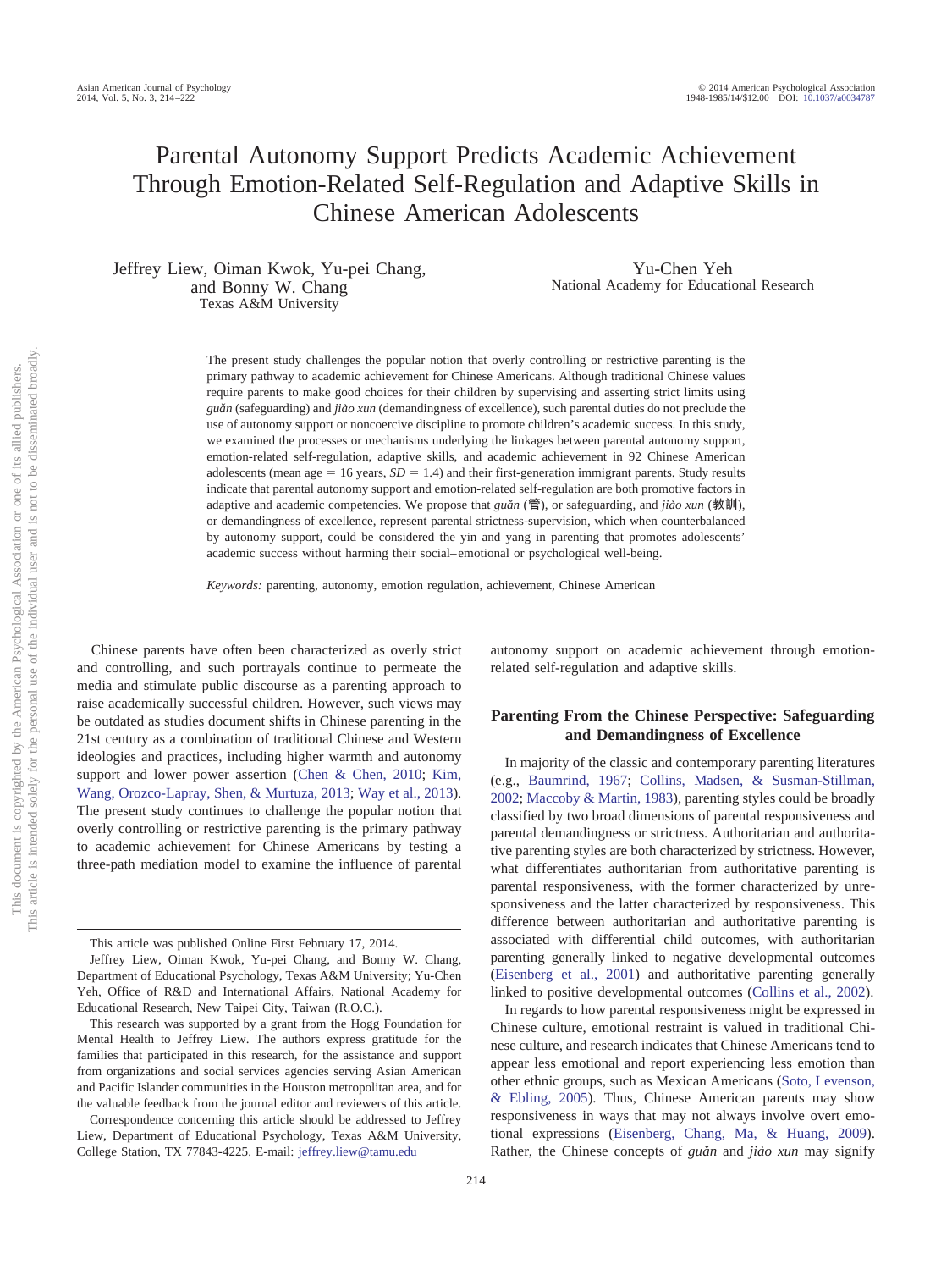how Chinese parents demonstrate responsiveness [\(Chao, 1994\)](#page-6-5). *Guaˇn*(管) is a Chinese term translated as "to govern" and "to look after" [\(Tobin et al., 1989\)](#page-7-3), referring to the parental duty of looking after children's needs and safeguarding children's well-being. *Jia`o xun* (教訓) is another Chinese term translated as "to train," "to teach" or discipline, and to guide children in the appropriate or expected or correct behaviors [\(Chao, 1994\)](#page-6-5), referring to the parental duty of expecting and demanding excellence from children. Taken together, the indigenous concepts of *guǎn* and *jiào xun* emphasize safeguarding and demandingness of excellence from children that map on to high responsiveness and high demandingness that characterize authoritative parenting typology [\(Sorkhabi,](#page-7-4) [2005\)](#page-7-4).

According to self-determination theory (SDT; [Ryan & Deci,](#page-7-5) [2000\)](#page-7-5), autonomy is a basic psychological need that must be satisfied for optimal development and functioning. Autonomy refers to the need to make one's own choices rather than from pressure, external control, or internal compulsions [\(Ryan & Deci, 2000;](#page-7-5) [Vansteenkiste, Ryan, & Deci, 2008\)](#page-7-6). Autonomy could be expressed differently across cultures [\(Deci & Ryan, 2000\)](#page-6-6). In Chinese culture, *filial piety* is the first and foremost virtue calling for children to respect and obey parents' choices and wishes. Although the teachings of filial piety may appear to thwart children' autonomy, cross-cultural studies suggest that deference to parents' choices do not violate the principle of self-determination if children internalize parents' choices as their own. In a series of studies conducted with Chinese children in Hong Kong, [Bao and Lam](#page-6-7) [\(2008\)](#page-6-7) found that when children had close relationships with the people who made choices for them, their motivation was as strong as when they made their own choices.

# **Parental Control: Differentiating Structure and Psychological Control**

Traditional Chinese values require parents to make good choices for their children by supervising and asserting some limits and control over children using *guǎn* (safeguarding) and *jiào xun* (demandingness of excellence). While there is general consensus that parents need to assert limits, debate continues on the type and amount of parental control that are optimal for children's social– emotional and academic competencies. Scholars and researchers have called for a reconceptualization of parental control as consisting of multiple forms that could be classified into parental structure and parental psychological control [\(Grolnick & Pomer](#page-7-7)[antz, 2009\)](#page-7-7).

Parental structure includes behavioral control and strictnesssupervision (e.g., monitoring of and setting limits on children's behavior) that is consistent with the high demandingness dimension of authoritative parenting styles and does not preclude parents from also using psychological autonomy granting or noncoercive democratic discipline [\(Steinberg, Lamborn, Dornbusch, & Dar](#page-7-8)[ling, 1992\)](#page-7-8). In contrast, parental psychological control includes practices associated with pressure, intrusiveness, and dominance on the child that "stifles independent expression and autonomy" [\(Barber, 1996,](#page-6-8) p. 3299). A large body of research indicates that parental psychological control is consistently linked to negative developmental outcomes [\(Barber, Stolz, & Olsen, 2005;](#page-6-9) [Shek,](#page-7-9) [2007;](#page-7-9) [Wang, Pomerantz, & Chen, 2007\)](#page-7-10). For example, overly restrictive and coercive parenting has been found as harmful to

children's development of self-regulation and school-related competence [\(Grolnick & Ryan, 1989;](#page-7-11) [Steinberg, 2001\)](#page-7-12). In a study on Chinese American immigrant mothers, mothers voiced that they no longer could rely on traditional Chinese parenting practices such as restriction and coercion to discipline their children for the sake of their overall development [\(Cheah, Leung, & Zhou, 2013\)](#page-6-10).

# **Autonomy Support and Promotion of Volitional Functioning (PVF)**

In contrast to parental psychological control which stifles development of autonomy, parental PVF is defined as parenting that is empathic, noncontrolling, and encouraging toward children's development of autonomy [\(Grolnick & Pomerantz, 2009;](#page-7-7) [Soenens](#page-7-13) [& Vansteenkiste, 2010\)](#page-7-13). Given that autonomy is a major developmental task during adolescence [\(Collins & Steinberg, 2006;](#page-6-11) [Pete](#page-7-14)[gem, Beyers, Vansteenkiste, & Soenens, 2012\)](#page-7-14), parental PVF may be an aspect of parenting that may be particularly prominent for adolescents. Autonomy can be conceptualized somewhat differently depending on theoretical perspectives. According to separation-individuation theory [\(Blos, 1979\)](#page-6-12), development of autonomy requires that adolescents demonstrate independence from parents by either choice or force including pressures from parents or society [\(Holmbeck & Leake, 1999\)](#page-7-15). In contrast, according to SDT [\(Ryan & Deci, 2000\)](#page-7-5), autonomy is defined as volitional or self-endorsed functioning without pressure, external control, or internal compulsions. Thus, autonomy support could be defined as promotion of independence or as PVF [\(Soenens et al., 2007\)](#page-7-16).

There are conceptual and empirical reasons to distinguish between autonomy support defined as promotion of independence versus volitional functioning [\(Grolnick & Pomerantz, 2009;](#page-7-7) [Pete](#page-7-14)[gem et al., 2012;](#page-7-14) [Soenens et al., 2007\)](#page-7-16). In a study by [Soenens and](#page-7-16) [colleagues \(2007\),](#page-7-16) results from both exploratory and confirmatory factor analyses indicated that parental promotion of independence (of the separation-individuation perspective) and parental PVF (of the SDT perspective) were different constructs. In addition, PVF (but not promotion of independence) provided unique prediction of psychosocial functioning in adolescence or early adulthood [\(Soenens et al., 2007\)](#page-7-16). Other studies found similar results [\(Pete](#page-7-14)[gem et al., 2012;](#page-7-14) [Soenens, Vansteenkiste, & Sierens, 2009\)](#page-7-17). Furthermore, [Soenens et al. \(2009\)](#page-7-17) conducted cluster-analysis and demonstrated that high parental PVF systematically corresponds with low parental psychological control. Consistent with the SDT perspective and with [Soenens et al. \(2009\),](#page-7-17) the present study defines autonomy support as PVF with low parental psychological control as a proxy of high parental PVF.

## **Emotion-Related Self-Regulation**

*Emotion-related self-regulation* (henceforth termed *emotion regulation* for brevity) refers to voluntary and reactive "processes used to manage and change if, when, and how (e.g., how intensely) one experiences emotions and emotion-related motivational and physiological states, as well as how emotions are expressed behaviorally" [\(Eisenberg, Hofer, & Vaughan, 2007,](#page-6-13) p. 288). The voluntary and "top-down" aspects of emotion regulation include capacities such as effortful control and executive functioning [\(Blair & Raver, 2012;](#page-6-14) [Liew, 2012;](#page-7-18) [Zhou, Chen, & Main, 2012\)](#page-8-1). *Effortful control* is a temperament construct referring to "the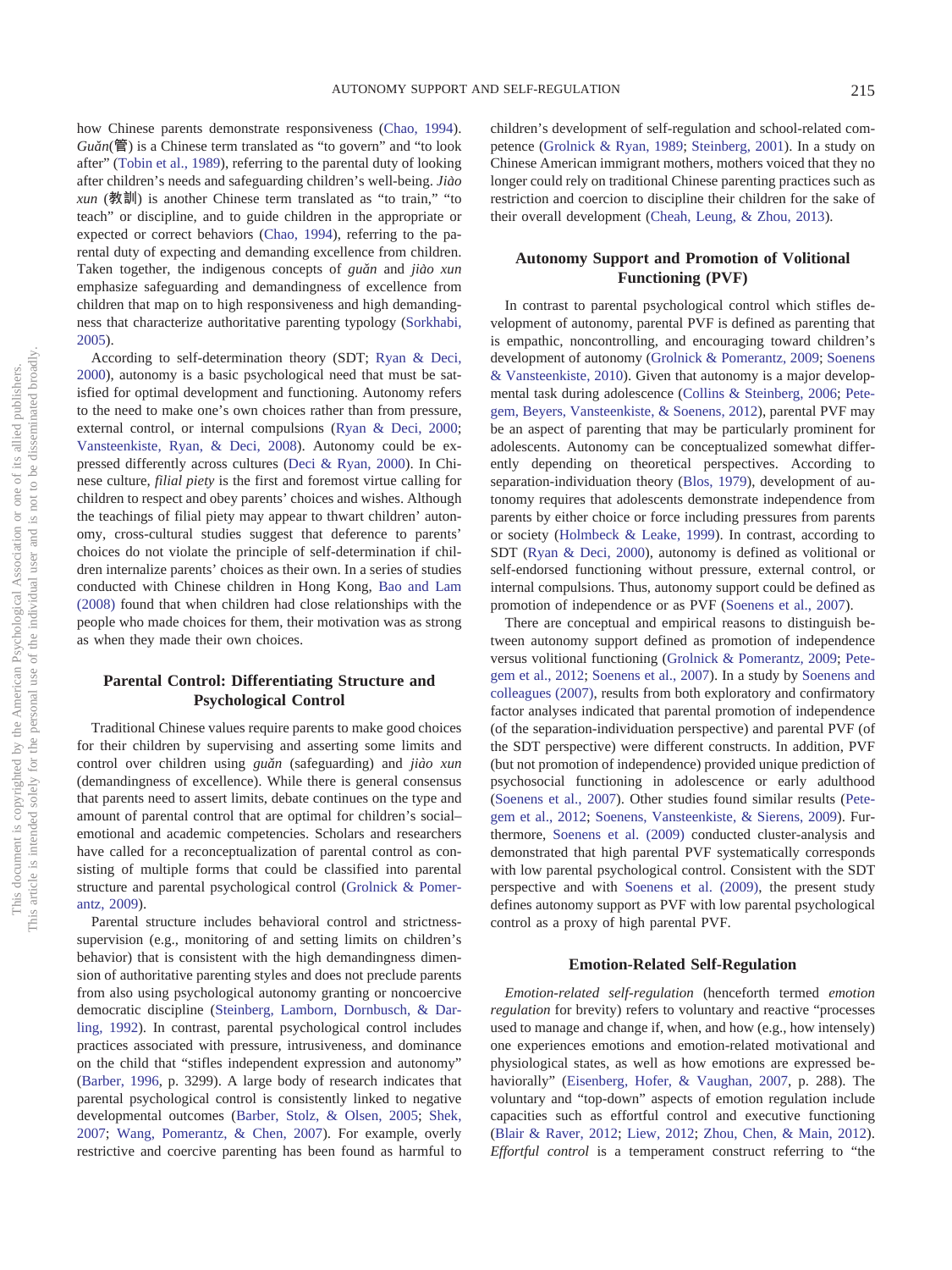efficiency of executive attention" and "the ability to inhibit a dominant response and/or to activate a subdominant response, to plan, and to detect errors" [\(Rothbart & Bates, 2006,](#page-7-19) p. 129), while *executive functioning* is a neurocognitive construct referring to the ability to engage in deliberate, goal-directed thought and action via inhibitory control, attention shifting or cognitive flexibility, and working memory processes [\(Garon, Bryson, & Smith, 2008;](#page-6-15) [Zelazo, Craik, & Booth, 2004\)](#page-8-2). In contrast, negative emotionality (e.g., fear, anger, and sadness) is a dimension of temperament that is more reactive and has been found to predict negative psychosocial adjustment in children and adolescents [\(Laible, Carlo, Pan](#page-7-20)[file, Eye, & Parker, 2010;](#page-7-20) [Sallquist et al., 2009\)](#page-7-21). Effortful or executive control is linked to emotional self-control and anger control [\(Eisenberg, Fabes, Nyman, Bernzweig, & Pinuelas, 1994\)](#page-6-16). Thus, emotion regulation is the combination of high levels of voluntary aspects of self-regulation and low or modest levels of negative emotionality.

# **Relation Between Parental Autonomy Support and Emotion Regulation**

Cross-cultural research in the United States and in China indicates that parental autonomy support/low parental psychological control is often reflected in parents' warm, supportive, and responsive behaviors that predict adolescents' emotional well-being [\(Wang et al., 2007\)](#page-7-10). In regards to emotion regulation, research indicates that empathic and encouraging parenting behaviors promote children's development of self-regulation [\(Eisenberg et al.,](#page-6-17) [2005;](#page-6-17) [Liew, Johnson, Smith, & Thoemmes, 2011\)](#page-7-22). For example, [Eisenberg et al., \(2005\)](#page-6-17) found that parents' expressions of warmth and positive emotions predicted children's effortful control 2 years later. Similarly, [Liew et al. \(2011\)](#page-7-22) found that parents' expressions of warmth and positive emotions with young children when children were under stress predicted children's physiological regulation, which then predicted children's behavioral regulation. In contrast, the use of parenting practices associated with pressure, intrusiveness, and dominance on the child undermines children's emotion regulation [\(Chang, Schwartz, Dodge, & McBride-Chang,](#page-6-18) [2003;](#page-6-18) [Grolnick & Farkas, 2002;](#page-6-19) [Wang et al., 2007\)](#page-7-10).

# **Relation Between Emotion Regulation and Adaptive or Academic Competencies**

A relatively large body of research indicates that capacities for emotion regulation is related to social competence [\(Eisenberg et](#page-6-13) [al., 2007;](#page-6-13) [Eisenberg, Spinrad, & Eggum, 2010;](#page-6-20) [Eisenberg, Zhou,](#page-6-21) [Liew, Champion, & Pidada, 2006\)](#page-6-21), with a growing body of research indicating that emotion regulation is also related to academic competence [\(Gumora & Arsenio, 2010\)](#page-7-23). In one of the few longitudinal studies to distinguish effortful from reactive aspects of emotion regulation, [Spinrad et al. \(2006\)](#page-7-24) found that effortful control (but not impulsivity) continued to predict, 2 years later, social competencies such as resiliency or adaptability and popularity in middle childhood. Thus, the effortful or voluntary aspects of emotion regulation (e.g., effortful control and executive functions) may be particularly important contributors to social and adaptive skills [\(Spinrad et al., 2006\)](#page-7-24). Similar patterns of findings have been confirmed in a cross-cultural comparison between children living in China and the United States [\(Zhou, Lengua, &](#page-8-3) [Wang, 2009\)](#page-8-3).

Emotion regulation has also been found to be associated with academic competencies and achievement [\(Eisenberg, Valiente, &](#page-6-22) [Eggum, 2010;](#page-6-22) [Gumora & Arsenio, 2010\)](#page-7-23). Studies on emotion regulation and academic competencies and achievement continue to grow, with majority of the existing studies focusing on early or middle childhood (e.g., Blair & Razza, 2007; [Raver, Garner, &](#page-7-25) [Smith-Donald, 2007\)](#page-7-25). In one of the few studies on adolescents' emotion regulation and academic achievement, effortful control predicted school grades [\(Valiente, Lemery-Chalfant, Swanson, &](#page-7-26) [Reiser, 2008\)](#page-7-26). Furthermore, [Zhou, Main, and Wang \(2010\)](#page-8-4) found that effortful control at first or second grade predicted social and adaptive competencies that then predicted school grades 4 years later in Chinese children. Similarly, we hypothesize that adaptive skills will mediate the link between emotion regulation and achievement in the present study.

## **The Present Study**

We examined parenting and child factors that promote psychosocial and academic competencies in Chinese American adolescents from immigrant families. Specifically, we tested emotion regulation and adaptive competencies as two mediating mechanisms through which parental promotion of autonomy transmits influence on academic achievement.

## **Method**

## **Participants**

Participants were 92 Chinese American adolescents (57 females, 35 males; mean age  $= 16$  years,  $SD = 1.4$ ) and their parents (67) mothers, 25 fathers) from the Houston metropolitan area. According to the [U.S. Census Bureau \(2010\),](#page-7-27) Texas has third largest, with the Houston area having the largest (40.7%) in that state, Asian population in the United States. The majority of adolescents (80%) were born in the United States, with all parents being firstgeneration Chinese immigrants (96% of parents were born in China or Taiwan). Parental education ranged from grade school to doctoral degree  $(M =$  completion of 4-year college). Annual family incomes ranged from less than \$25,000 to more than \$100,000, with 8% of the participants reported to have family income less than \$25,000, while 38% reported family income greater than \$25,000 but less than \$100,000, and 54% reported family income greater than \$100,000.

#### **Procedures**

To participate, families must self-identify as of Chinese descent, be able to speak and read English, and have children between the ages of 14 and 18 years old. Participants were recruited from Chinese language schools, cultural community or religious centers, and referrals from families that have completed the study. Data were collected with online surveys that the parent and adolescent completed separately, and families received a gift card for participation.

## **Measures**

Primary study measures included parental psychological control, adolescent emotion regulation, adolescent adaptive skills, and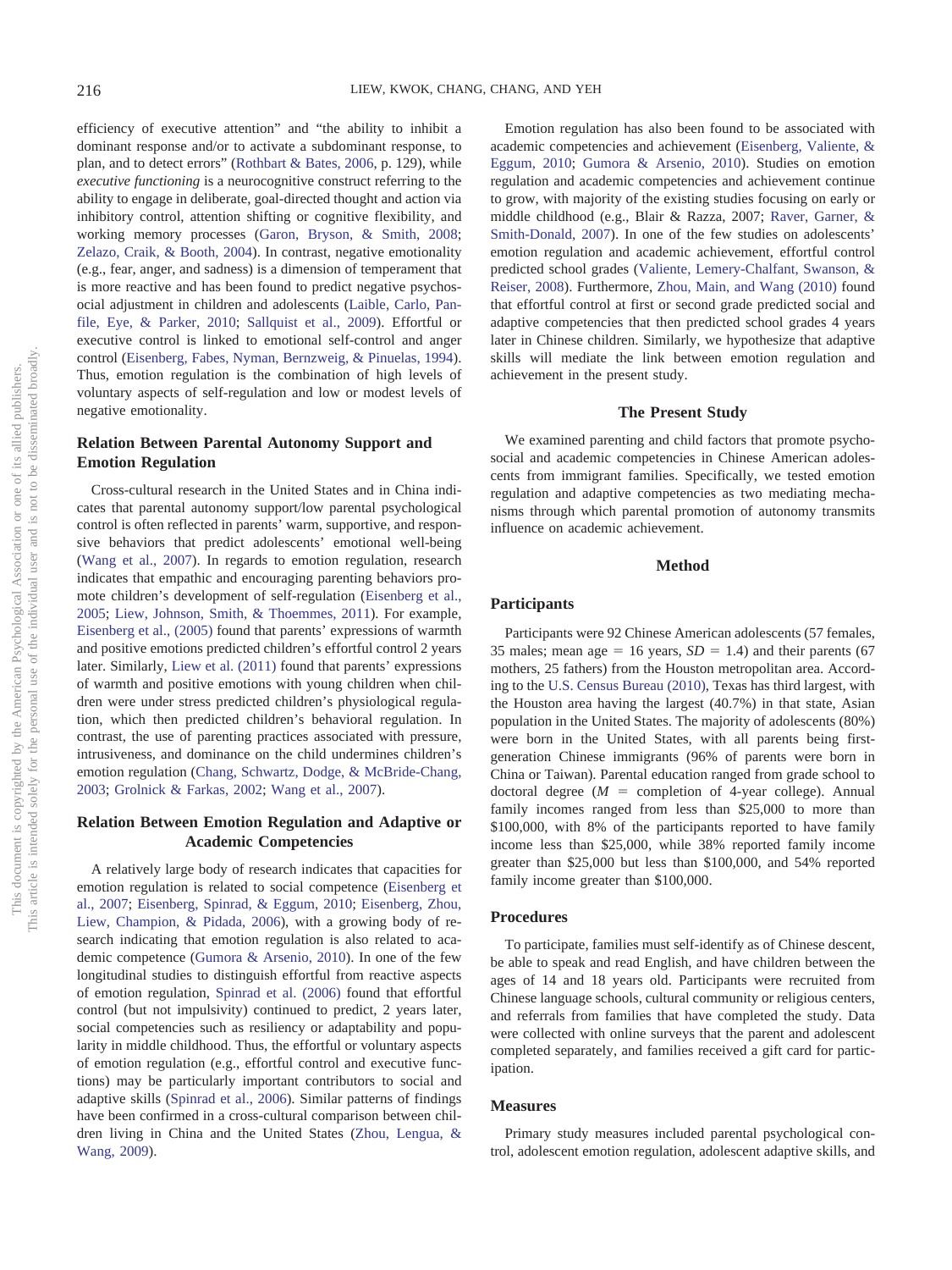adolescent academic achievement. Measures were administered to the parent and adolescent separately using online surveys.

**Parental autonomy support (low parental psychological control).** To assess parental autonomy support (i.e., PVF), parents rated on themselves and their spouses while adolescents rated their mothers and fathers on a 5-point scale using 11 items from the Parental Control Scale (PCS; [Barber, 1996\)](#page-6-8). Parents' ratings on their own and their spouse's use of psychological control (Cronbach's  $\alpha s = .81$  and .86, respectively) were correlated,  $r(90) =$ .83,  $p < .01$ , averaged to compute a composite for parent ratings for both parents (Cronbach's alpha  $= .91$ ), while adolescents' ratings on their mother's and father's use of psychological control (Cronbach's  $\alpha s = .81$  and .92, respectively) were correlated,  $r(90) = .60, p < .01$ , and averaged to compute a composite for adolescent ratings for both parents (Cronbach's alpha = .92). Parent and adolescent ratings were correlated,  $r(90) = .32$ ,  $p <$ .01, so their ratings were averaged to compute a composite for parental psychological control. Recall that because PVF (autonomy support) is consistently negatively correlated with psychological control, low parental psychological control indexed parental PVF. Thus, the composite for parental psychological control was reversed by multiplying by  $-1$  to compute a composite for parental PVF.

**Adolescent emotion-related self-regulation and adaptive skills.** Parents rated adolescents' emotion regulation and adaptive skills on a 4-point scale using indices from the adolescent version of the Behavior Assessment System for Children-2 (BASC-2; [Reynolds & Kamphaus, 2004\)](#page-7-28). Split-half estimates range from .90 to .96, test–retest estimates range from .80 to .91, and interrater estimates range from .71 to .83 [\(Reynolds & Kam](#page-7-28)[phaus, 2004\)](#page-7-28). The emotional self-control, executive functioning, negative emotionality, and anger control *T* scores were used as indices of emotion regulation in the present study. Because higher scores indicate greater symptomology or clinical problems, scores were reversed by multiplying by  $-1$  to reflect optimal functioning in those areas. The adaptive skills index consists of 5 scales (adaptability, social skills, leadership, study skills, and functional communication), and composite *T* score for adaptive skills was used in the present study.

**Adolescent academic achievement.** Adolescents reported on their school grades from their most recent report card in the school subjects of English, math, science, and social studies which are state standard core academic subject areas in middle and high schools. Grades were assigned numerical values (ranging from  $11 = A +$ ;  $1 = F$ ), and were averaged across school subjects to compute an average grade as an index for academic achievement.

#### **Analyses**

Prior to testing the mediation model, a measurement model for the latent construct of emotion regulation was tested. Models were analyzed by using Mplus version 6.11 [\(Muthén & Muthén, 1998 –](#page-7-29) [2010\)](#page-7-29) with full information maximum likelihood (FIML) estimation, which allowed for a model estimation with the full sample. For the hypothesized mediation model, the targeted mediation effects are displayed as three bolded arrows  $(\alpha, \beta, \text{ and } \gamma)$  in [Figure](#page-3-0) [1.](#page-3-0) The two simple mediation effects (i.e.,  $\alpha\beta$  and  $\beta\gamma$ ) were examined using the "Indirect" routine in Mplus which adopted [Sobel's \(1982\)](#page-7-30) method. To test the total (three-path) mediation effect (i.e.,  $\alpha\beta\gamma$ ), we used the bootstrap method [\(Bollen & Stine,](#page-6-23) [1990\)](#page-6-23), which has been recommended for more complex mediation effect with three or more mediation paths [\(Taylor, MacKinnon, &](#page-7-31) [Tein, 2008\)](#page-7-31). Following [Cheung's \(2007\)](#page-6-24) procedure, we examined the overall three-path mediation effects (i.e.,  $\alpha\beta\gamma$ ) by creating the corresponding phantom variable which is a latent variable with zero variance created to estimate the targeted mediation effect. When the variance of a variable equals zero, it implies that such variable has no contribution to the model fit, the implied covariance matrix, and the parameter estimates [\(Raykov & Shrout,](#page-7-32) [2002\)](#page-7-32). When employing the boostrap strategy using phantom variables, a mediating relationship could be confirmed if the confidence interval did not include zero (i.e., null hypothesis of no mediation was rejected).

#### **Results**

Analyses were conducted on data from a total of 92 parent– adolescent dyads. Descriptive statistics were conducted, followed by testing of a measurement model for the latent factor of emotion regulation and the three-path mediation model.

#### **Descriptive Statistics**

Adolescent age was unrelated to major variables, and no differences across the 3 family annual income levels were found on major variables, Wilks's  $F(14, 166) = 1.52$ , *ns*. However, gender



<span id="page-3-0"></span>*Figure 1.* Hypothesized three-path mediation model.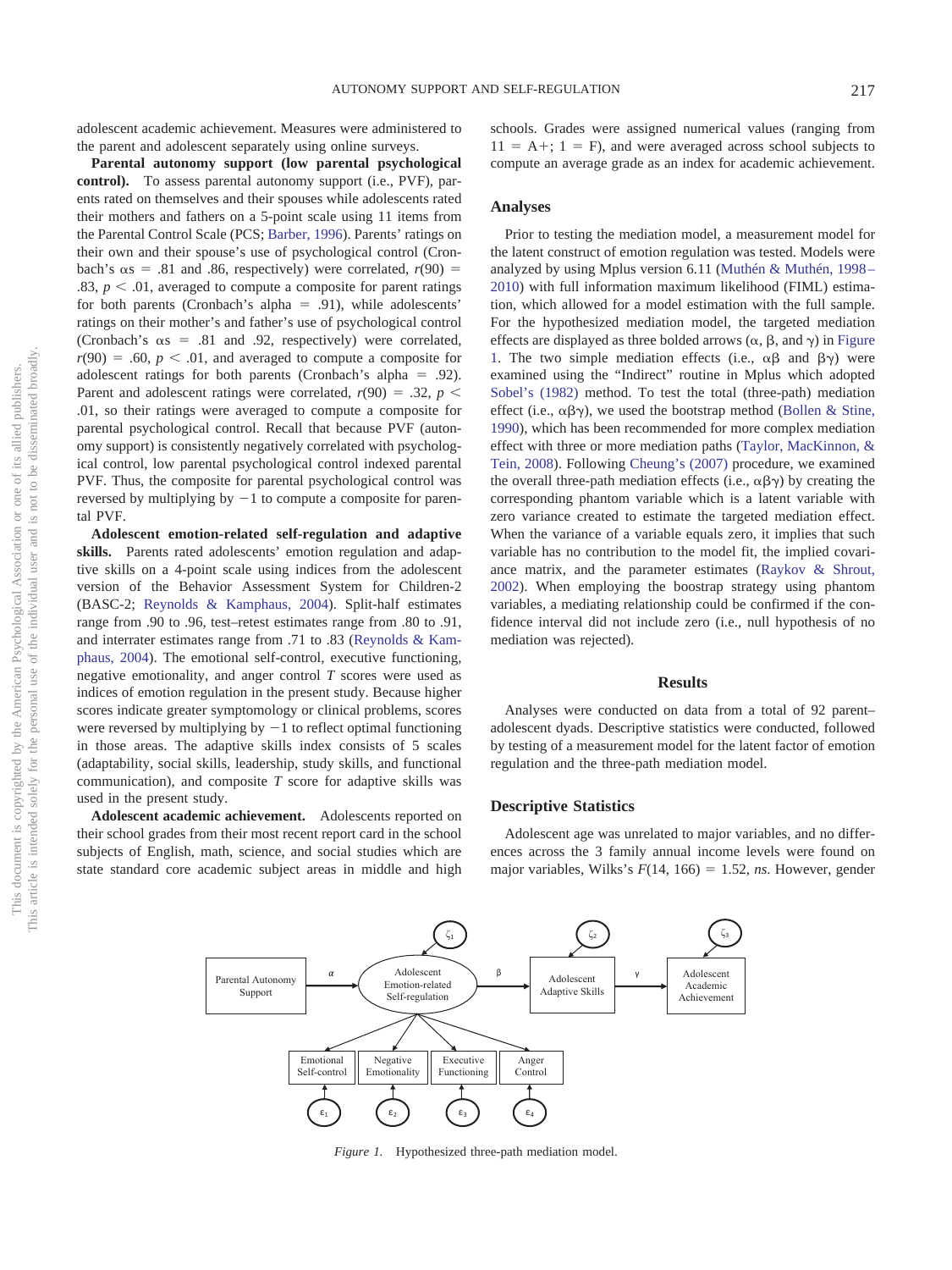differences were found, Wilks's  $F(7, 84) = 2.50, p < .05$ , with univariate results,  $F(1, 90) = 4.87$ ,  $p < .05$ , indicating that females were higher than males on adaptive skills  $(Ms = 51.90$  and 48.49,  $SDs = 6.96$  and 7.57, respectively). Descriptive statistics and correlations are presented in [Table 1.](#page-4-0) All variables were associated with one another in the hypothesized directions, except for academic achievement, which was associated only with adaptive skills [\(Table 1\)](#page-4-0).

# **Measurement Model for Emotion-Related Self-Regulation**

The measurement model for emotion regulation consisted of four indicators: emotional self-control (as the reference indicator), negative emotionality, executive functioning, and anger control. The initial measurement model did not fit adequately to the data,  $\chi^2(2, N = 92) = 7.70$  ( $p = .021$ ), Comparative Fit Index (CFI) = .98, Root Mean Square Error of Approximation (RMSEA) = .18, and Standardized Root Mean Square Residual (SRMR) = .03. Inspection of the modification indices revealed that poor fit between the model and the data was because of the correlated error between emotional self-control and negative emotionality. Because emotional self-regulation and negative emotionality both tap some aspects of negative emotions, the model was revised to include the correlated errors between emotional self-regulation and negative emotionality. Results from the revised model show that all the indicators loaded on the latent factor with good model fit:  $\chi^2(1, N = 92) = .05$  ( $p = .833$ ), CFI = 1.00, RMSEA = .00, and  $SRMR = .002$ .

## **Three-Path Mediation Model**

After confirming the measurement model for the latent factor of emotion regulation, the hypothesized three-path mediation model [\(Figure 1\)](#page-3-0) was tested. As shown in [Table 2,](#page-5-0) the overall model chi-square test and the model fit indices for the mediational models were:  $\chi^2(13, N = 92) = 9.09$  ( $p = .766$ ), CFI = 1.00,  $RMSEA = .00$ , and  $SRMR = .04$ , respectively, indicating that the hypothesized model adequately fit the data. All the coefficients presented in [Table 2](#page-5-0) are standardized and significant (at  $p < .05$ ). All the indicators loaded on the emotion regulation factor. Parent autonomy support (i.e., PVF) predicted adolescent emotion regulation ( $\hat{\alpha}$  = .38,  $p$  < .001), which in turn, predicted adolescent adaptive skills ( $\hat{\beta}$  = .58,  $p$  < .001). First, adolescents whose

<span id="page-4-0"></span>Table 1 *Zero-Order Correlations for Major Variables*

parents endorsed higher levels of promotion of autonomy were more likely to be higher on emotion regulation. Second, adolescents who were higher on emotion regulation were likely to be higher on adaptive skills. Third, the significant path from adaptive skills to academic achievement ( $\hat{\gamma} = .21$ ,  $p < .05$ ) indicated that adolescents who were higher on adaptive skills were likely to be higher academic achievement.

We also examined all the mediated effects in the hypothesized mgner academic achievement.<br>We also examined all the mediated effects in the hypothesized<br>model. Both the simple mediated effect estimates,  $\widehat{\alpha\beta}$  and  $\widehat{\beta\gamma}$ , were significant using Sobel's (1982) method ( $\widehat{\alpha\beta} = 2.94$ ,  $p < .01$ ,<br>  $\widehat{\beta\gamma} = .02$ ,  $p < .05$ , respectively). The overall mediated effect (i.e.,<br>  $\widehat{\alpha\beta\gamma}$ ) was examined by using the bootstrap method and the 95%  $\frac{1}{\alpha \beta}$  =  $\widehat{\beta\gamma} = .02$ ,  $p < .05$ , respectively). The overall mediated effect (i.e.,  $\alpha\beta\gamma$ ) was examined by using the bootstrap method and the 95% confidence interval of the mediated effect was in between .01 and .25, which did not include zero and indicated that the overall mediated effect was significant. In support of our hypotheses, results showed that both emotion regulation and adaptive skills were significant mediators: emotion regulation mediated the effect of parental autonomy support on adaptive skills, while adaptive skills mediated the effect of emotion regulation on academic achievement.

## **Discussion**

To our knowledge, this is the first study to demonstrate a three-path mediation process by which parental autonomy support and adolescent emotion regulation serve as promotive factors in adaptive and academic competencies for Chinese American adolescents from immigrant families. Because adaptive skills were directly linked to academic achievement, support for adaptive skills may have benefits for academic learning and achievement.

# **Yin and Yang in Parenting: Strictness-Supervision and Autonomy Support**

Although Chinese parents have often been depicted as overly strict and controlling, the first-generation immigrant parents in the present study were found to be relatively low on their use of psychological control ( $M = 2.20$ , with  $2 = \text{``once in a while''}$  and 3 = "*about half the time*"). Contemporary researchers have found similar results. For example, [Kim et al. \(2013\)](#page-7-0) assessed Chinese American parenting profiles and found a plurality to be supportive and the fewest to be harsh. Similarly, [Cheah et al. \(2013\)](#page-6-10) interviewed first generation Chinese immigrant mothers who collec-

| Scale                              |          |          |           |          |          | 6      |      |
|------------------------------------|----------|----------|-----------|----------|----------|--------|------|
| 1. Parental autonomy support       |          |          |           |          |          |        |      |
| 2. Emotional self-control          | $.25*$   |          |           |          |          |        |      |
| 3. Negative emotionality           | $-.25*$  | $-.82**$ |           |          |          |        |      |
| 4. Executive functioning           | $.38***$ | $.77***$ | $-.73***$ |          |          |        |      |
| 5. Anger control                   | $.25*$   | $.59***$ | $-.55***$ | $.67***$ |          |        |      |
| 6. Adolescent adaptive skills      | $.25*$   | $.49***$ | $-.52**$  | $.56***$ | $.29***$ |        |      |
| 7. Adolescent academic achievement | .07      | .01      | $-.04$    | .09      | $-.02$   | $.21*$ |      |
| Mean                               | $-2.20$  | $-51.26$ | 51.97     | $-53.86$ | $-57.79$ | 50.60  | 9.58 |
| SD                                 | .55      | 8.22     | 8.08      | 6.75     | 6.26     | 7.35   | 1.08 |

 $p < .05.$  \*\*  $p < .01.$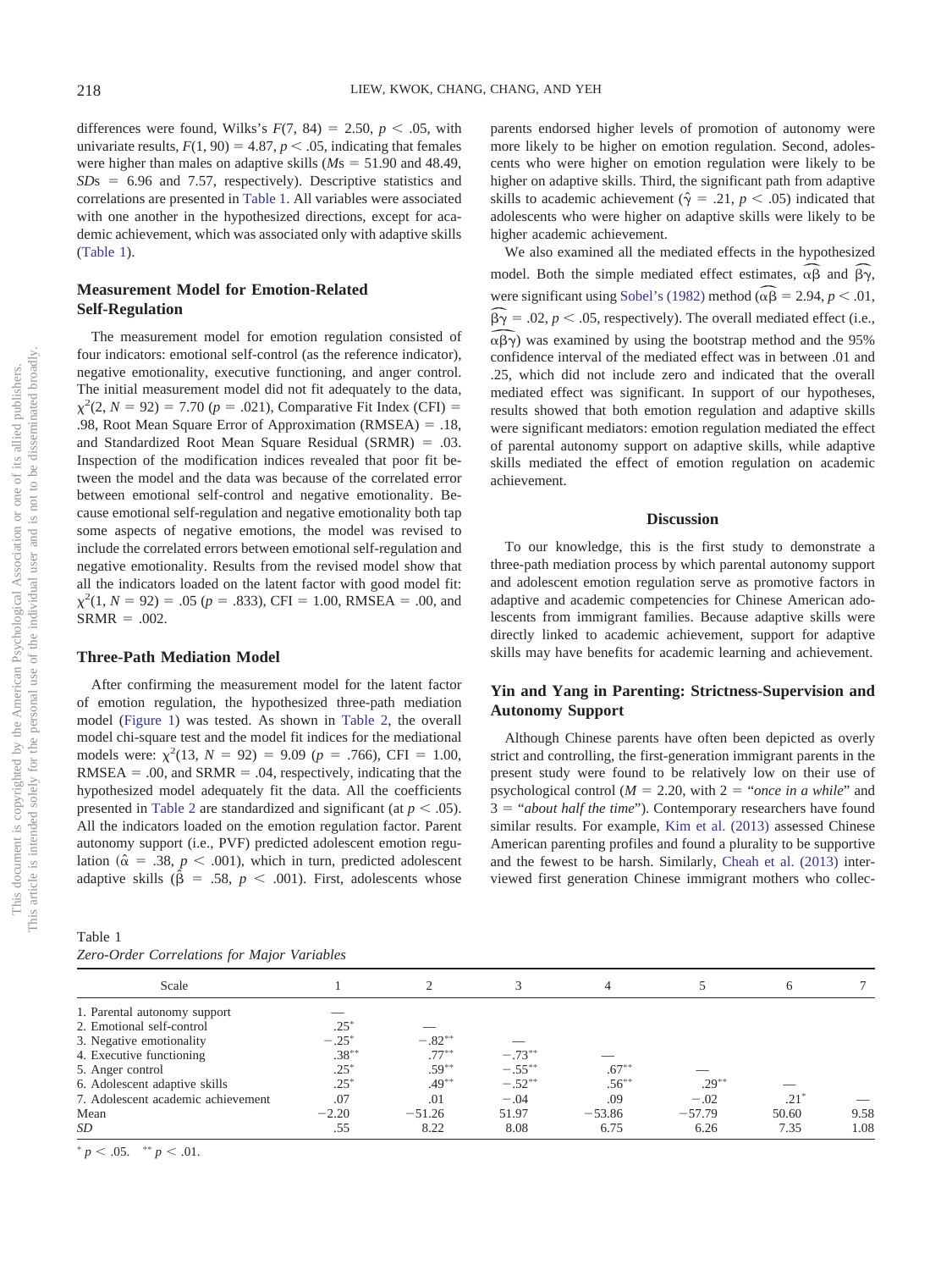<span id="page-5-0"></span>Table 2 Standardized Parameter Estimates for the Study (N = 92)

| Variable                                             | Estimates $(SE)$          |  |  |
|------------------------------------------------------|---------------------------|--|--|
| Factor loading                                       |                           |  |  |
| $\Lambda_{\text{Emotional Self-Control}}$            | $.81(.05)$ ***            |  |  |
| $\lambda_{\text{Negative Emotionality}}$             | $-.77(.05)$ ***           |  |  |
| $\lambda_{\text{Execute Functioning}}$               | $.96(.03)$ ***            |  |  |
| $\Lambda$ Anger Control                              | $.69(.06)$ ***            |  |  |
| Correlated error between emotional self-             |                           |  |  |
| control and negative emotionality                    | $-.51(.10)$ ***           |  |  |
| Direct effect $\alpha$                               | $.38(.09)$ ***            |  |  |
| β                                                    | $.58(.07)$ ***            |  |  |
|                                                      | $.21(.10)^*$              |  |  |
| Indirect effect <sup>a</sup> ( $\alpha\beta$ )       | $2.94(.89)$ **            |  |  |
| Indirect effect <sup>a</sup> ( $\beta\gamma$ )       | $.02$ $(.01)^*$           |  |  |
| Indirect effect <sup>b</sup> ( $\alpha\beta\gamma$ ) | .09 (.06), 95% confidence |  |  |
|                                                      | interval = $[0.01, 0.25]$ |  |  |
| Model fit                                            |                           |  |  |
| $\chi^2(df)$                                         | 9.09 (13), $p = .766$     |  |  |
| Comparative Fit Index                                | 1.00                      |  |  |
| Root Mean Square Error of Approximation              | .00                       |  |  |
| Standardized Root Mean Square Residual               | .04                       |  |  |

 $a$  Based on the unstandardized coefficients with Sobel's Test.  $b$  Based on the unstandardized coefficients with bootstrap method.<br> $\sum_{n=1}^{\infty} 0.05$   $\sum_{n=1}^{\infty} 0.01$   $\sum_{n=1}^{\infty} 0.01$  $p < .05$ .  $p < .01.$  \*\*\*  $p < .001.$ 

tively voiced their intention to avoid pressuring their children and allow greater independence. [Way et al. \(2013\)](#page-8-0) found similar shifts with parents in Mainland China in parenting philosophies toward not using psychological control on children but allowing autonomy. Because psychological control is theoretically and empirically at odds with PVF, parents who used less overly controlling or coercive parenting practices would necessarily be using more empathic, noncontrolling, and encouraging parenting practices. However, parents who allow autonomy are not necessarily uninvolved or permissive because there could be a balance between strictness-supervision and autonomy support using noncoercive democratic discipline (similar to authoritative parenting). Given that achievement was very high in our sample  $(M = 9.58, SD =$ 1.08 with  $A = 10$  and  $A - = 9$ ), it was unlikely that the parents were uninvolved or permissive but were strict while allowing autonomy. We call for a reconceptualization of Chinese parenting practices, and propose that strictness-supervision (*guǎn* and *jiào xun*) counterbalanced by autonomy support could be considered the yin and yang in Chinese parenting, a combination that promotes children's social-emotional and academic competencies.

## **Emotion-Related Self-Regulation as Effortful and Reactive Control Processes**

Conceptually, emotion-related self-regulation (emotion regulation) is a broad construct that includes effortful or voluntary as well as reactive or involuntary processes [\(Eisenberg, Spinrad, &](#page-6-20) [Eggum, 2010\)](#page-6-20). Empirically, emotion regulation was represented in the present study by a latent construct with measures of executive functioning, negative emotionality, emotional self-control, and anger control as indicators. Executive functioning taps more of the effortful aspects, whereas negative emotionality taps more of the reactive aspects of self-regulation. Emotion self-control and anger control tap a mixture of effortful and reactive control. Although the

four indicators tap somewhat different dimensions of emotion regulation, the measurement model indicate that each indicator represents a significant aspect of the construct. Furthermore, the significant correlated errors likely reflect shared the variance in measurement of reactivity and emotionality inherent in emotional self-control and negative emotionality.

# **Parenting and Adolescent Self-Regulatory and Adaptive Competencies**

Consistent with studies conducted in the United States and in China [\(Eisenberg et al., 2005;](#page-6-17) [Wang et al., 2007\)](#page-7-10), our findings support the view that parenting practices that promote autonomy are associated with emotion regulation but parenting practices that are psychologically or emotionally manipulative and coercive are associated with poor self-regulatory skills. Our results indicate that parental promotion of autonomy (i.e., volitional functioning) was significantly associated with all indices of emotion regulation (i.e., emotional self-control, low negative emotionality, executive functioning, and anger control). In addition, our finding that parental promotion of autonomy was linked to adaptive skills is consistent with results from other studies showing the importance of autonomy support and parental structure (e.g., behavioral control and strictness-supervision) in adolescent adaptive competencies and adjustment (see [Grolnick & Pomerantz, 2009,](#page-7-7) for a review).

# **Mediating Roles of Self-Regulatory and Adaptive Competencies in Academic Achievement**

Data support our hypothesized three-path mediation model, showing that emotion regulation mediated the effect of parental autonomy support (i.e., promotion of volitional functioning) on adaptive skills, and that adaptive skills mediated the effect of emotion regulation on academic achievement. This type of mediation chain has been termed a *micromediational chain* [\(Cook &](#page-6-25) [Campbell, 1979;](#page-6-25) see [Taylor, MacKinnon, & Tein, 2008\)](#page-7-31). Mediation effects were found, in light of the fact that the only measure in our study that was directly related to adolescent academic achievement (outcome variable) was adaptive skills (mediator). This is consistent with [MacKinnon, Fairchild, and Fritz \(2007\)'](#page-7-33)s argument that the predictor and outcome variables do not have to be correlated to establish mediation. Many methodologists agree that a path from the predictor to the outcome is implied if the predictor and mediator variables are correlated and if the mediator and the outcome variables are correlated. Because adaptive skills was the most proximal factor that directly related to academic achievement in our study, intervention and efforts to support development of social– emotional competencies may simultaneously or subsequently support academic competencies [\(Durlak,](#page-6-26) [Weissberg, Dymnicki, Taylor, & Schellinger, 2011\)](#page-6-26).

## **Limitations and Future Directions**

Even though the sample size of this study  $(N = 92)$  was modest with limited statistical power to detect the hypothesized mediation effects, effects were detected. However, directional or causal conclusions cannot be confirmed with our study design or from concurrent data. Thus, future studies with longitudinal and observational designs would provide stronger evidence of the direction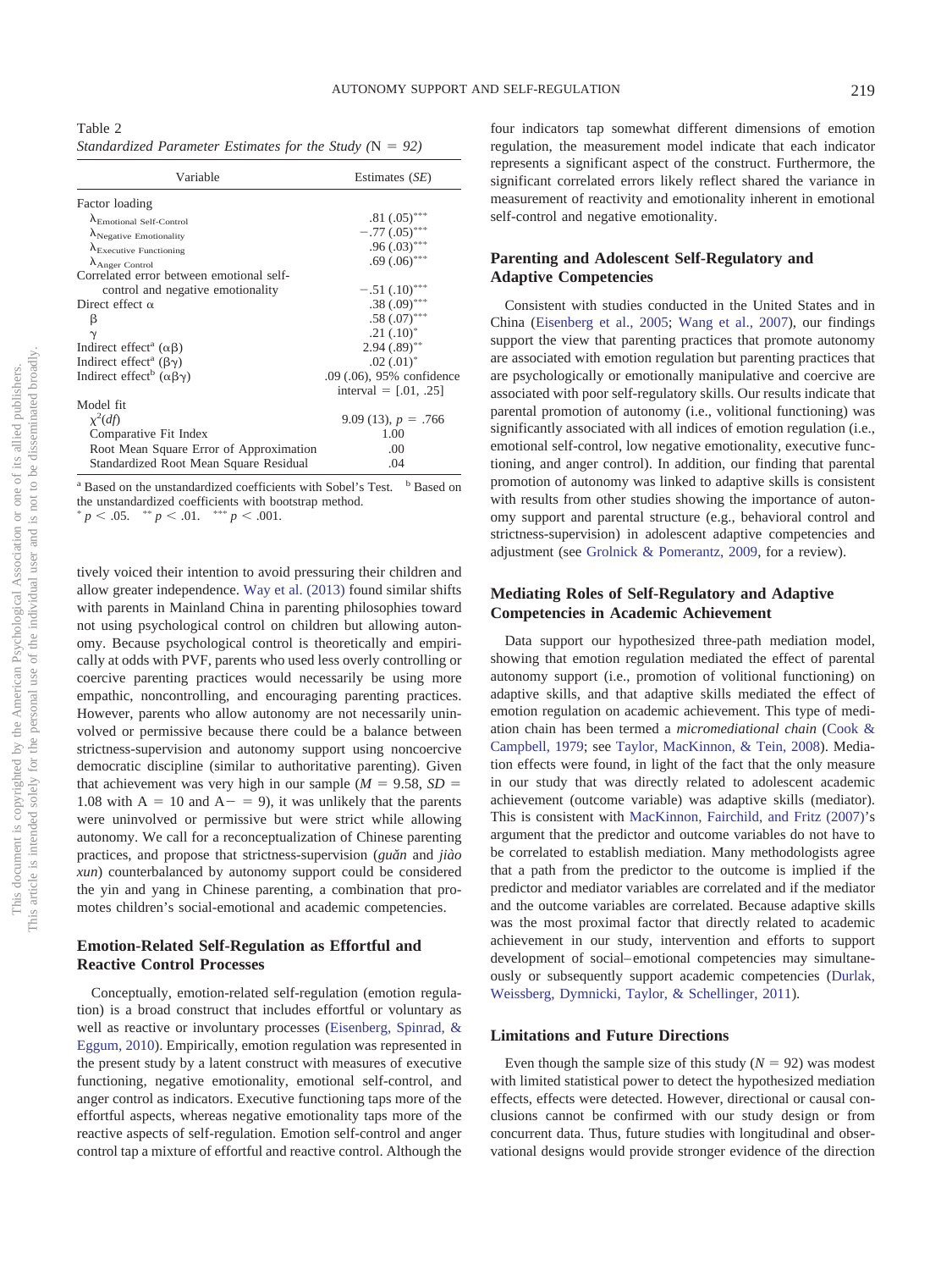of influences and for mediation. In addition, caution needs to be taken when generalizing study findings to Chinese Americans living in various regions of the United States, or to other Asian American groups. Future studies need to examine model paths across Asian American groups, while taking into account immigrant-generational backgrounds, and differing personal and financial resources. We also used the reversed score of parental psychological control as a proxy for autonomy support, and future research needs to replicate findings using a direct measure of promotion of volitional functioning with mothers and fathers. Despite limitations, this study included a number of strengths including the use of parent and adolescent perspectives to assess parenting practices. Furthermore, measurement of emotion-related self-regulation included indices of effortful as well as reactive control.

In conclusion, although stereotypic portrayals of Chinese parents as overly controlling and restrictive persist, contemporary Chinese parenting ideologies are dynamic and responsive to changing cultural and scientific understandings of child and adolescent development. While many parents maintain traditional parental duties of strictness-supervision (*guǎn* and *jiào xun*), they also recognize the need to support children's autonomy [\(Way et](#page-8-0) [al., 2013\)](#page-8-0). Our data support the view that overly controlling and restrictive parenting is not the only pathway to academic achievement (also see [Kim et al., 2013\)](#page-7-0). For Chinese American adolescents with immigrant backgrounds, parental autonomy support and emotion-related self-regulation are promotive factors in adaptive and academic competencies. Importantly, a parenting style that is empathic, noncoercive, and encouraging toward adolescents' development of autonomy promotes academic achievement without compromising wellbeing or psychological health.

## **References**

- <span id="page-6-7"></span>Bao, X. H., & Lam, S. (2008). Who makes the choice? Rethinking the role of autonomy and relatedness in Chinese children's motivation. *Child Development, 79,* 269 –283. [doi:10.1111/j.1467-8624.2007.01125.x](http://dx.doi.org/10.1111/j.1467-8624.2007.01125.x)
- <span id="page-6-8"></span>Barber, B. K. (1996). Parental psychological control: Revisiting a neglected construct. *Child Development, 67,* 3296 –3319. [doi:10.2307/](http://dx.doi.org/10.2307/1131780) [1131780](http://dx.doi.org/10.2307/1131780)
- <span id="page-6-9"></span>Barber, B. K., Stolz, H. E., & Olsen, J. A. (2005). Parental support, psychological control, and behavioral control: Assessing relevance across time, culture, and method. *Monographs of the Society for Research in Child Development, 70*. Retrieved from [http://www.jstor.org/](http://www.jstor.org/stable/3701442) [stable/3701442](http://www.jstor.org/stable/3701442)
- <span id="page-6-1"></span>Baumrind, D. (1967). Child care practices anteceding three patterns of preschool behavior. *Genetic Psychology Monographs, 75,* 43– 88. Retrieved from <http://www.psychnet.apa.org>
- <span id="page-6-14"></span>Blair, C., & Raver, C. C. (2012). Individual development and evolution: Experiential canalization of self-regulation. *Developmental Psychology, 48,* 647– 657. [doi:10.1037/a0026472](http://dx.doi.org/10.1037/a0026472)
- <span id="page-6-12"></span>Blos, P. (1979). *The adolescent passage*. Madison, CT: International Universities Press.
- <span id="page-6-23"></span>Bollen, K. A., & Stine, R. (1990). Direct and indirect effects: Classical and bootstrap estimates of variability. *Sociological Methodology, 20,* 115– 140. [doi:10.2307/271084](http://dx.doi.org/10.2307/271084)
- <span id="page-6-18"></span>Chang, L., Schwartz, D., Dodge, K., & McBride-Chang, C. (2003). Harsh parenting in relation to child emotion regulation and aggression. *Journal of Family Psychology, 17,* 598 – 606. [doi:10.1037/0893-3200.17.4.598](http://dx.doi.org/10.1037/0893-3200.17.4.598)
- <span id="page-6-5"></span>Chao, R. K. (1994). Beyond parental control and authoritarian parenting style: Understanding Chinese parenting through the cultural notion of training. *Child Development, 65,* 1111–1119. [doi:10.2307/1131308](http://dx.doi.org/10.2307/1131308)
- <span id="page-6-10"></span>Cheah, C. S. L., Leung, C. Y. Y., & Zhou, N. (2013). Understanding "tiger parenting" through the perceptions of Chinese immigrant mothers: Can Chinese and U.S. parenting coexist? *Asian American Journal of Psychology, 4,* 30 – 40. [doi:10.1037/a0031217](http://dx.doi.org/10.1037/a0031217)
- <span id="page-6-0"></span>Chen, X., & Chen, H. (2010). Children's socioemotional functioning and adjustment in the changing Chinese society. In R. K. Silbereisen & X. Chen (Eds.), *Social change and human development: Concepts and results* (pp. 209 –226). London, England: Sage. [doi:10.4135/](http://dx.doi.org/10.4135/9781446252161.n10) [9781446252161.n10](http://dx.doi.org/10.4135/9781446252161.n10)
- <span id="page-6-24"></span>Cheung, M. W. L. (2007). Comparison of approaches to constructing confidence intervals for mediating effects using structural equation models. *Structural Equation Modeling, 14,* 227–246. [doi:10.1080/](http://dx.doi.org/10.1080/10705510709336745) [10705510709336745](http://dx.doi.org/10.1080/10705510709336745)
- <span id="page-6-2"></span>Collins, W. A., Madsen, S. D., & Susman-Stillman, A. (2002). Parenting during middle childhood. In M. H. Bornstein (Ed.), *Handbook of parenting: Children and parenting* (pp. 73–101). Mahwah, NJ: Erlbaum.
- <span id="page-6-11"></span>Collins, W. A., & Steinberg, L. (2006). Adolescent development in interpersonal context. In W. Damon & N. Eisenberg (Eds.), *Handbook of child psychology: Vol. 4*. *Socioemotional processes* (pp. 1003–1067). New York, NY: Wiley.
- <span id="page-6-25"></span>Cook, T. D., & Campbell, D. T. (1979). *Quasi-experimentation: Design and analysis issues for field settings*. Chicago, IL: Rand McNally.
- <span id="page-6-6"></span>Deci, E. L., & Ryan, R. M. (2000). The what and why of goal pursuits: Human needs and the self-determination of behavior. *Psychological Inquiry, 11,* 227–268. [doi:10.1207/S15327965PLI1104\\_01](http://dx.doi.org/10.1207/S15327965PLI1104_01)
- <span id="page-6-26"></span>Durlak, J. A., Weissberg, R. P., Dymnicki, A. B., Taylor, R. D., & Schellinger, K. B. (2011). The impact of enhancing students' social and emotional learning: A meta-analysis of school-based universal interventions. *Child Development, 82,* 405– 432. [doi:10.1111/j.1467-8624.2010](http://dx.doi.org/10.1111/j.1467-8624.2010.01564.x) [.01564.x](http://dx.doi.org/10.1111/j.1467-8624.2010.01564.x)
- <span id="page-6-4"></span>Eisenberg, N., Chang, L., Ma, Y., & Huang, X. (2009). Relations of parenting style to Chinese children's effortful control, ego resilience, and maladjustment. *Development and Psychopathology, 21,* 455– 477. [doi:10.1017/S095457940900025X](http://dx.doi.org/10.1017/S095457940900025X)
- <span id="page-6-16"></span>Eisenberg, N., Fabes, R., Nyman, M., Bernzweig, J., & Pinuelas, A. (1994). The relations of emotionality and regulation to children's anger-related reactions. *Child Development, 65,* 109 –128. [doi:10.2307/1131369](http://dx.doi.org/10.2307/1131369)
- <span id="page-6-3"></span>Eisenberg, N., Gershoff, E. T., Fabes, R. A., Shepard, S. A., Cumberland, A. J., Losoya, S. H., . . . Murphy, B. C. (2001). Mothers' emotional expressivity and children's behavior problems and social competence: Mediation through children's regulation. *Developmental Psychology, 37,* 475– 490. [doi:10.1037/0012-1649.37.4.475](http://dx.doi.org/10.1037/0012-1649.37.4.475)
- <span id="page-6-13"></span>Eisenberg, N., Hofer, C., & Vaughan, J. (2007). Effortful control and its socioemotional consequences. In J. J. Gross (Eds.), *Handbook of emotion regulation* (pp. 287–306). New York, NY: Guilford Press.
- <span id="page-6-20"></span>Eisenberg, N., Spinrad, T. L., & Eggum, N. D. (2010). Emotion-related self-regulation and its relation to children's maladjustment. *Annual Review of Clinical Psychology, 6,* 495–525. [doi:10.1146/annurev](http://dx.doi.org/10.1146/annurev.clinpsy.121208.131208) [.clinpsy.121208.131208](http://dx.doi.org/10.1146/annurev.clinpsy.121208.131208)
- <span id="page-6-22"></span>Eisenberg, N., Valiente, C., & Eggum, N. D. (2010). Self-regulation and school readiness. *Early Education and Development*, 21, 681-698. [doi:10.1080/10409289.2010.497451](http://dx.doi.org/10.1080/10409289.2010.497451)
- <span id="page-6-17"></span>Eisenberg, N., Zhou, Q., Spinrad, T. L., Valiente, C., Fabes, R. A., & Liew, J. (2005). Relations among positive parenting, children's effortful control, and externalizing problems: A three-wave longitudinal study. *Child Development, 76,* 1055–1071. [doi:10.1111/j.1467-8624.2005.00897.x](http://dx.doi.org/10.1111/j.1467-8624.2005.00897.x)
- <span id="page-6-21"></span>Eisenberg, N., Zhou, Q., Liew, J., Champion, C., & Pidada, S. (2006). Emotion, emotion-related regulation, and social functioning. In X. Chen, D. French, & B. Schneider (Eds.), *Peer relationships in cultural context* (pp. 170 –200). Cambridge University Press.
- <span id="page-6-15"></span>Garon, N., Bryson, S. E., & Smith, I. M. (2008). Executive function in preschoolers: A review using an integrative framework. *Psychological Bulletin, 134,* 31– 60. [doi:10.1037/0033-2909.134.1.31](http://dx.doi.org/10.1037/0033-2909.134.1.31)
- <span id="page-6-19"></span>Grolnick, W. S., & Farkas, M. (2002). Parenting and the development of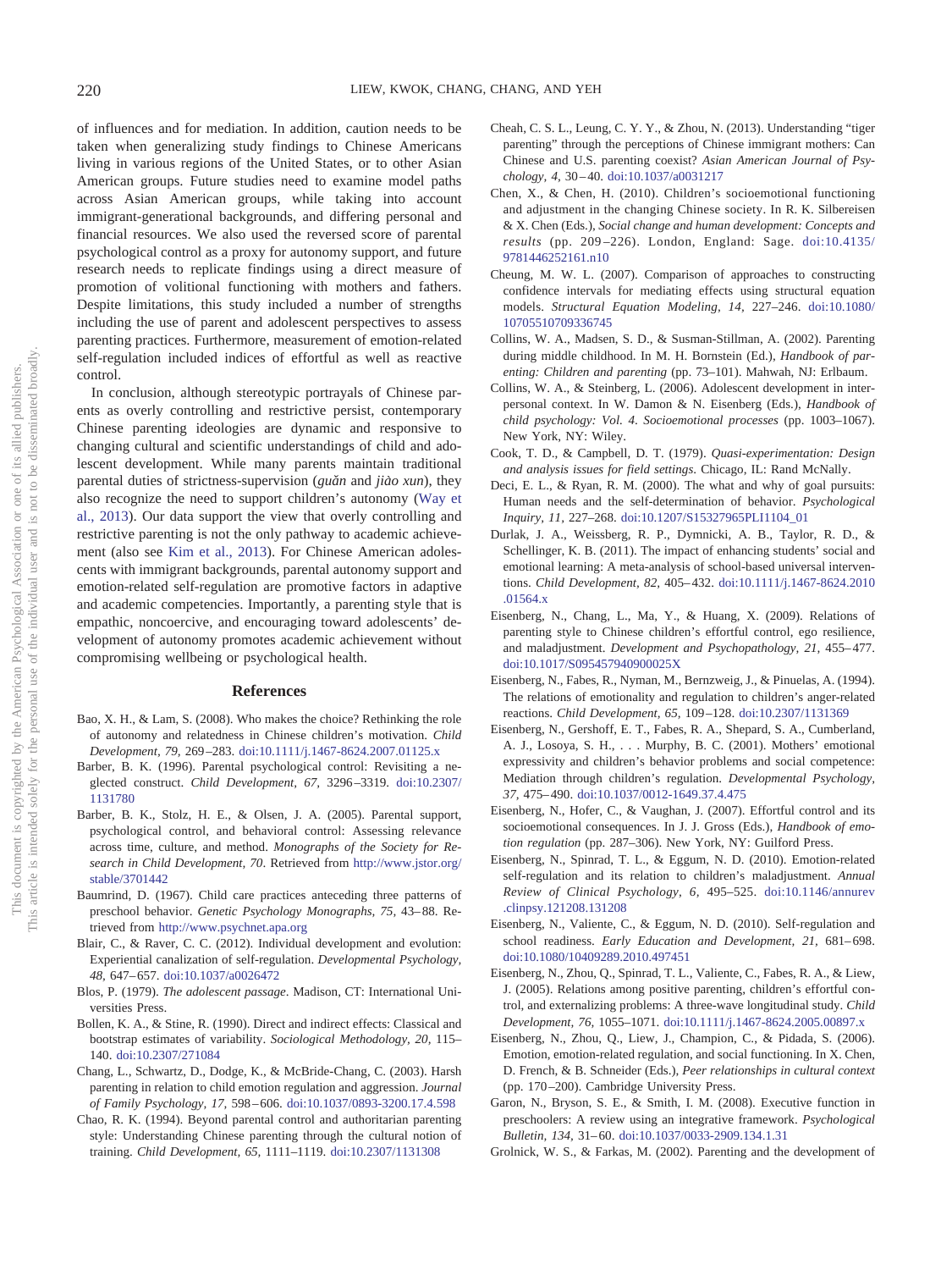self-regulation. In M. H. Bornstein (Ed.), *Handbook of parenting, Vol. 5*: *Practical issues in parenting* (pp. 89 –110). Hillsdale, NJ: Erlbaum.

- <span id="page-7-7"></span>Grolnick, W. S., & Pomerantz, E. M. (2009). Issues and challenges in studying parental control: Toward a new conceptualization. *Child Development Perspectives, 3,* 165–170. [doi:10.1111/j.1750-8606.2009](http://dx.doi.org/10.1111/j.1750-8606.2009.00099.x) [.00099.x](http://dx.doi.org/10.1111/j.1750-8606.2009.00099.x)
- <span id="page-7-11"></span>Grolnick, W. S., & Ryan, R. M. (1989). Parent styles associated with children's self-regulation and competence in school. *Journal of Educational Psychology, 81,* 143–154. [doi:10.1037//0022-0663.81.2.143](http://dx.doi.org/10.1037//0022-0663.81.2.143)
- <span id="page-7-23"></span>Gumora, G., & Arsenio, W. F. (2010). Emotionality, emotion regulation, and school performance in middle school children. *Journal of School Psychology, 40,* 395– 413. [doi:10.1016/S0022-4405\(02\)00108-5](http://dx.doi.org/10.1016/S0022-4405%2802%2900108-5)
- <span id="page-7-15"></span>Holmbeck, G., & Leake, C. (1999). Separation-individuation and psychological adjustment in late adolescence. *Journal of Youth and Adolescence, 28,* 563–581. [doi:10.1023/A:1021654626328](http://dx.doi.org/10.1023/A:1021654626328)
- <span id="page-7-0"></span>Kim, S. Y., Wang, Y., Orozco-Lapray, D., Shen, Y., & Murtuza, M. (2013). Does "tiger parenting" exist? Parenting profiles of Chinese Americans and adolescent developmental outcomes. *Asian American Journal of Psychology, 4,* 7–18. [doi:10.1037/a0030612](http://dx.doi.org/10.1037/a0030612)
- <span id="page-7-20"></span>Laible, D., Carlo, G., Panfile, T., Eye, J., & Parker, J. (2010). Negative emotionality and emotion regulation: A person-centered approach to predicting socioemotional adjustment in young adolescents. *Journal of Research in Personality, 44,* 621– 629. [doi:10.1016/j.jrp.2010.08.003](http://dx.doi.org/10.1016/j.jrp.2010.08.003)
- <span id="page-7-18"></span>Liew, J. (2012). Effortful control, executive functions, and education: Bringing self-regulatory and social-emotional competencies to the table, *Child Development Perspectives*. [doi:10.1111/j.1750-8606.2011.00196.x](http://dx.doi.org/10.1111/j.1750-8606.2011.00196.x)
- <span id="page-7-22"></span>Liew, J., Johnson, A. Y., Smith, T. R., & Thoemmes, F. (2011). Parental expressivity, child physiological and behavioral regulation, and child adjustment: Testing a three-path mediation model, *Early Education and Development, 22,* 549 –573. [doi:10.1080/10409289.2010.481551](http://dx.doi.org/10.1080/10409289.2010.481551)
- <span id="page-7-1"></span>Maccoby, E. E., & Martin, J. A. (1983). Socialization in the context of the family: Parent-child interaction. In P. H. Mussen & E. M. Hetherington (Eds.), *Handbook of child psychology: Vol. 4*. *Socialization, personality, and social development* (4th ed.). New York, NY: Wiley.
- <span id="page-7-33"></span>MacKinnon, D. P., Fairchild, A. J., & Fritz, M. S. (2007). Mediation analysis. *Annual Review of Psychology, 58,* 593– 614. [doi:10.1146/](http://dx.doi.org/10.1146/annurev.psych.58.110405.085542) [annurev.psych.58.110405.085542](http://dx.doi.org/10.1146/annurev.psych.58.110405.085542)
- <span id="page-7-29"></span>Muthén, L. K., & Muthén, B. O. (1998 –2010). *Mplus user's guide* (6th ed.). Los Angeles, CA: Muthén & Muthén.
- <span id="page-7-14"></span>Petegem, S. V. Beyers, W., Vansteenkiste, M., & Soenens, B. (2012). On the association between adolescent autonomy and psychosocial functioning: Examining decisional independence from a self-determination theory perspective. *Developmental Psychology, 48,* 76 – 88. [doi:10.1037/](http://dx.doi.org/10.1037/a0025307) [a0025307](http://dx.doi.org/10.1037/a0025307)
- <span id="page-7-25"></span>Raver, C. C., Garner, P., & Smith-Donald, R. (2007). The roles of emotion regulation and emotion knowledge for children's academic readiness: Are the links causal? In R. C. Pianta, M. J. Cox, & K. L. Snow (Eds.), *School readiness and the transition to kindergarten in the era of accountability* (pp. 121–147). Baltimore, MD: Brookes.
- <span id="page-7-32"></span>Raykov, T., & Shrout, P. E. (2002). Reliability of scales with general structure: Point and interval estimation using a structural equation modeling approach. *Structural Equation Modeling, 9,* 195–212. [doi:10.1207/](http://dx.doi.org/10.1207/S15328007SEM0902_3) [S15328007SEM0902\\_3](http://dx.doi.org/10.1207/S15328007SEM0902_3)
- <span id="page-7-28"></span>Reynolds, C. R., & Kamphaus, R. W. (2004). *Behavior assessment system for children* (2nd ed.). Circle Pines, MN: American Guidance Service.
- <span id="page-7-19"></span>Rothbart, M. K., & Bates, J. E. (2006). Temperament. In W. Damon & R. M. Lerner (Series Eds.) & N. Eisenberg (Vol. Ed.), *Handbook of child psychology: Vol. 3*. *Social, emotional, and personality development* (6th ed., pp. 99 –166). New York, NY: Wiley. [doi:10.1002/9780470147658](http://dx.doi.org/10.1002/9780470147658.chpsy0303) [.chpsy0303](http://dx.doi.org/10.1002/9780470147658.chpsy0303)
- <span id="page-7-5"></span>Ryan, R. M., & Deci, E. L. (2000). Self-determination theory and the facilitation of intrinsic motivation, social development, and well-being. *American Psychologist, 55,* 68 –78. [doi:10.1037//0003-066X.55.1.68](http://dx.doi.org/10.1037//0003-066X.55.1.68)
- <span id="page-7-21"></span>Sallquist, J. V., Eisenberg, N., Spinrad, T. L., Reiser, M., Hofer, C., Zhou, Q., Liew, J.,... Eggum, N. (2009). Positive and negative emotionality: Trajectories across six years and relations with social competence. *Emotion, 9,* 15–28. [doi:10.1037/a0013970](http://dx.doi.org/10.1037/a0013970)
- <span id="page-7-9"></span>Shek, D. T. L. (2007). A longitudinal study of perceived parental psychological control and psychological well-being in Chinese adolescents in Hong Kong. *Journal of Clinical Psychology, 63,* 1–22. [doi:10.1002/jclp](http://dx.doi.org/10.1002/jclp.20331) [.20331](http://dx.doi.org/10.1002/jclp.20331)
- <span id="page-7-30"></span>Sobel, M. E. (1982). Asymptotic confidence intervals for indirect effects in structural equation models. In S. Leinhardt (Ed.), *Sociological methodology 1982* (pp. 290 –312). Washington, DC: American Sociological Association. [doi:10.2307/270723](http://dx.doi.org/10.2307/270723)
- <span id="page-7-13"></span>Soenens, B., & Vansteenkiste, M. (2010). A theoretical upgrade of the concept of parental psychological control: Proposing new insights on the basis of self-determination theory. *Developmental Review, 30,* 74 –99. [doi:10.1016/j.dr.2009.11.001](http://dx.doi.org/10.1016/j.dr.2009.11.001)
- <span id="page-7-16"></span>Soenens, B., Vansteenkiste, M., Lens, W., Luyckx, K., Goossens, L., Beyers, W., & Rya, R. M. (2007). Conceptualizing parental autonomy support: Adolescent perceptions of promotion of independence versus promotion of volitional functioning. *Developmental Psychology, 43,* 633– 646. [doi:10.1037/0012-1649.43.3.633](http://dx.doi.org/10.1037/0012-1649.43.3.633)
- <span id="page-7-17"></span>Soenens, B., Vansteenkiste, M., & Sierens, E. (2009). How are parental psychological control and autonomy-support related? A cluster-analytic approach. *Journal of Marriage and Family, 71,* 187–202. [doi:10.1111/](http://dx.doi.org/10.1111/j.1741-3737.2008.00589.x) [j.1741-3737.2008.00589.x](http://dx.doi.org/10.1111/j.1741-3737.2008.00589.x)
- <span id="page-7-4"></span>Sorkhabi, N. (2005). Applicability of Baumrind's parent typology to collective cultures: Analysis of cultural explanations of parent socialization effects. *International Journal of Behavioral Development, 29,* 552–563. [doi:10.1080/01650250500172640](http://dx.doi.org/10.1080/01650250500172640)
- <span id="page-7-2"></span>Soto, J. A., Levenson, R. W., & Ebling, R. (2005). Cultures of moderation and expression: Emotional experience, behavior, and physiology in Chinese Americans and Mexican Americans. *Emotion, 5,* 154 –165. [doi:10.1037/1528-3542.5.2.154](http://dx.doi.org/10.1037/1528-3542.5.2.154)
- <span id="page-7-24"></span>Spinrad, T. L., Eisenberg, N., Cumberland, A., Fabes, R. A., Valiente, C., Shepard, S. A.,... Guthrie, I. K. (2006). Relation of emotion-related regulation to children's social competence. A longitudinal study. *Emotion, 6,* 498 –510. [doi:10.1037/1528-3542.6.3.498](http://dx.doi.org/10.1037/1528-3542.6.3.498)
- <span id="page-7-12"></span>Steinberg, L. (2001). We know some things: Parent-adolescent relationships in retrospect and prospect. *Journal of Research on Adolescence, 11,* 1–19. [doi:10.1111/1532-7795.00001](http://dx.doi.org/10.1111/1532-7795.00001)
- <span id="page-7-8"></span>Steinberg, L., Lamborn, S. D., Dornbusch, S. M., & Darling, N. (1992). Impact of parenting practices on adolescent achievement: Authoritarian parenting, school involvement, and encouragement to succeed. *Child Development, 63,* 1266 –1281. [doi:10.1111/j.1467-8624.1992.tb01694.x](http://dx.doi.org/10.1111/j.1467-8624.1992.tb01694.x)
- <span id="page-7-31"></span>Taylor, A. B., MacKinnon, D. P., & Tein, J. (2008). Tests of the three-path mediated effect. *Organizational Research Methods, 11,* 241–269. [doi:](http://dx.doi.org/10.1177/1094428107300344) [10.1177/1094428107300344](http://dx.doi.org/10.1177/1094428107300344)
- <span id="page-7-3"></span>Tobin, J. J., Wu, D. Y. H., & Davidson, D. H. (1989). *Preschool in three cultures*. New Haven, CT: Yale University Press.
- <span id="page-7-27"></span>U.S. Census Bureau. (2010). *State and County QuickFacts. Census 2010 population, demographic, and housing information*. Retrieved from <http://quickfacts.census.gov/qfd/states/48000lk.html>
- <span id="page-7-26"></span>Valiente, C., Lemery-Chalfant, K., Swanson, J., & Reiser, M. (2008). Prediction of children's academic competence from their effortful control, relationships, and classroom participation. *Journal of Educational Psychology, 100,* 67–77. [doi:10.1037/0022-0663.100.1.67](http://dx.doi.org/10.1037/0022-0663.100.1.67)
- <span id="page-7-6"></span>Vansteenkiste, M., Ryan, R. M., & Deci, E. L. (2008). Self-determination theory and the explanatory role of psychological needs in human wellbeing. In L. Bruni, F. Comim, & M. Pugno (Eds.), *Capabilities and happiness* (pp. 187–223). Oxford, England: Oxford University Press.
- <span id="page-7-10"></span>Wang, Q., Pomerantz, E. M., & Chen, H. (2007). The role of parents' control in early adolescents' psychological functioning: A longitudinal investigation in the United States and China. *Child Development, 78,* 1592–1610. [doi:10.1111/j.1467-8624.2007.01085.x](http://dx.doi.org/10.1111/j.1467-8624.2007.01085.x)